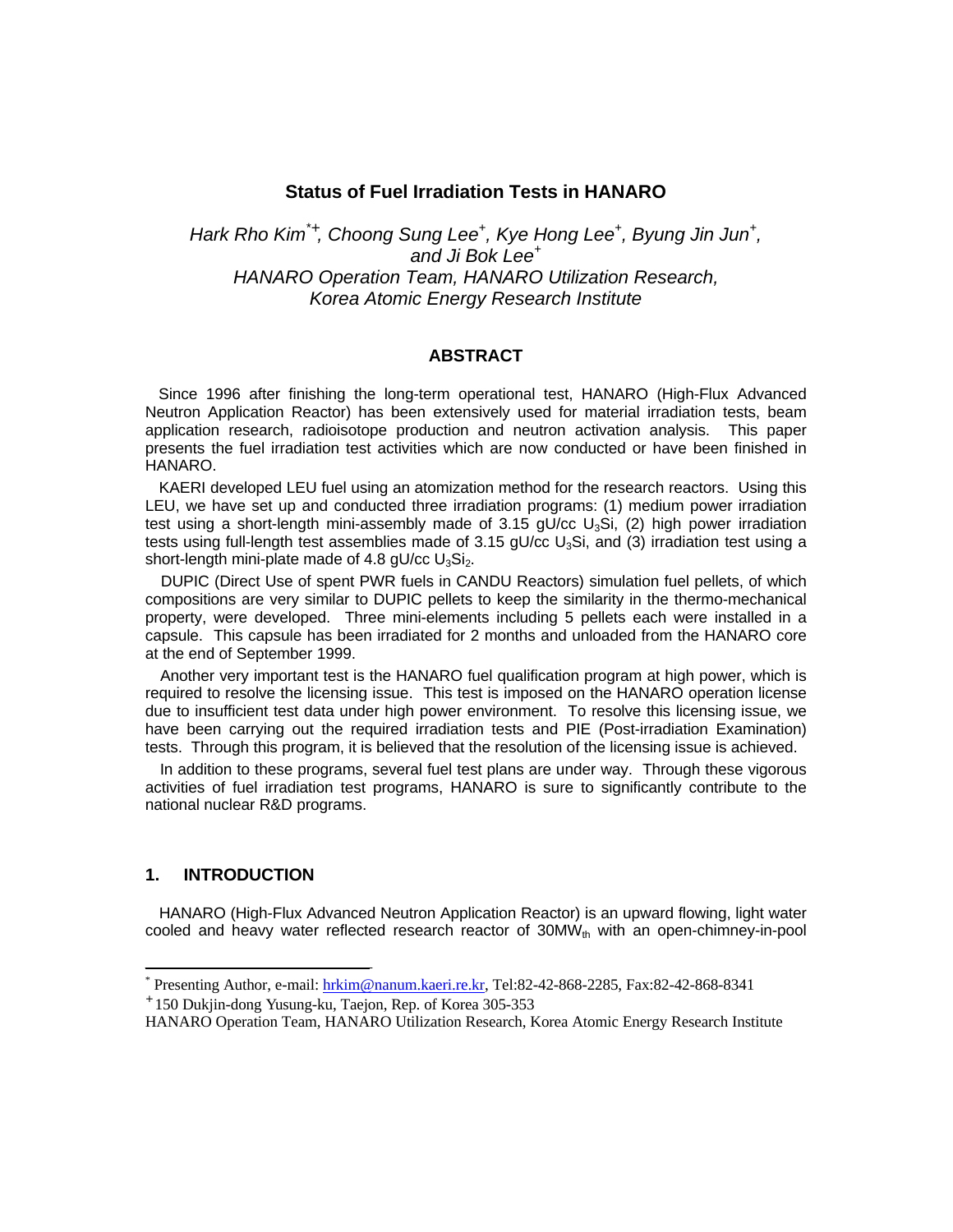arrangement [1]. The core is composed of inner and outer cores. The inner core, 0.5m in effective diameter and 1.2m in height, has 23 hexagonal and 8 circular flow channels separated by the flow tubes. Each hexagonal flow tube accepts 36-element fuel bundle. The circular flow tube accommodates an 18-element fuel bundle inside and has space for the absorber shroud to move up and down. Fig. 1 shows the plan view of the HANARO core and reflector. Three holes (CT, IR1 and IR2) are provided in the central part of the core for tests needing high thermal fluxes, while four holes ( $OR3 \sim OR6$ ) at the outer core are reserved for experiments using epithermal neutrons. A total of 25 vertical irradiation holes with different sizes are distributed in the reflector region. Seven tangential beam tubes are deployed horizontally.



Fig. 1 Plan View of HANARO Core and Reflector

 The major driver fuel of HANARO is a 36-element fuel bundle of which the fuel element is arranged in a hexagonal array. The standard core fuel element is seated in two inner rings of a hexagon while the reduced core fuel element in an outer ring, in order to have uniform power distribution in a bundle. Another driver fuel is an 18-element fuel bundle whose six and twelve elements are located in two concentric rings with an equal angular distance. There is furnished, a central tie rod made of Zircaloy in the center of each bundle. Fuel elements and central tie rod are clustered into a bundle and gripped by three spacer plates to enhance bundle stiffness.

 Four CARs (Control Absorber Rods) are driven by a stepping motor and kept in the similar axial position to avoid the power tilt in normal operation. However, a CAR might be frozen to have a tilted flux distribution for experimental purposes. The other four SORs (Shut-off Rods) are always fully withdrawn from the core during operation and sustained by a hydraulic system.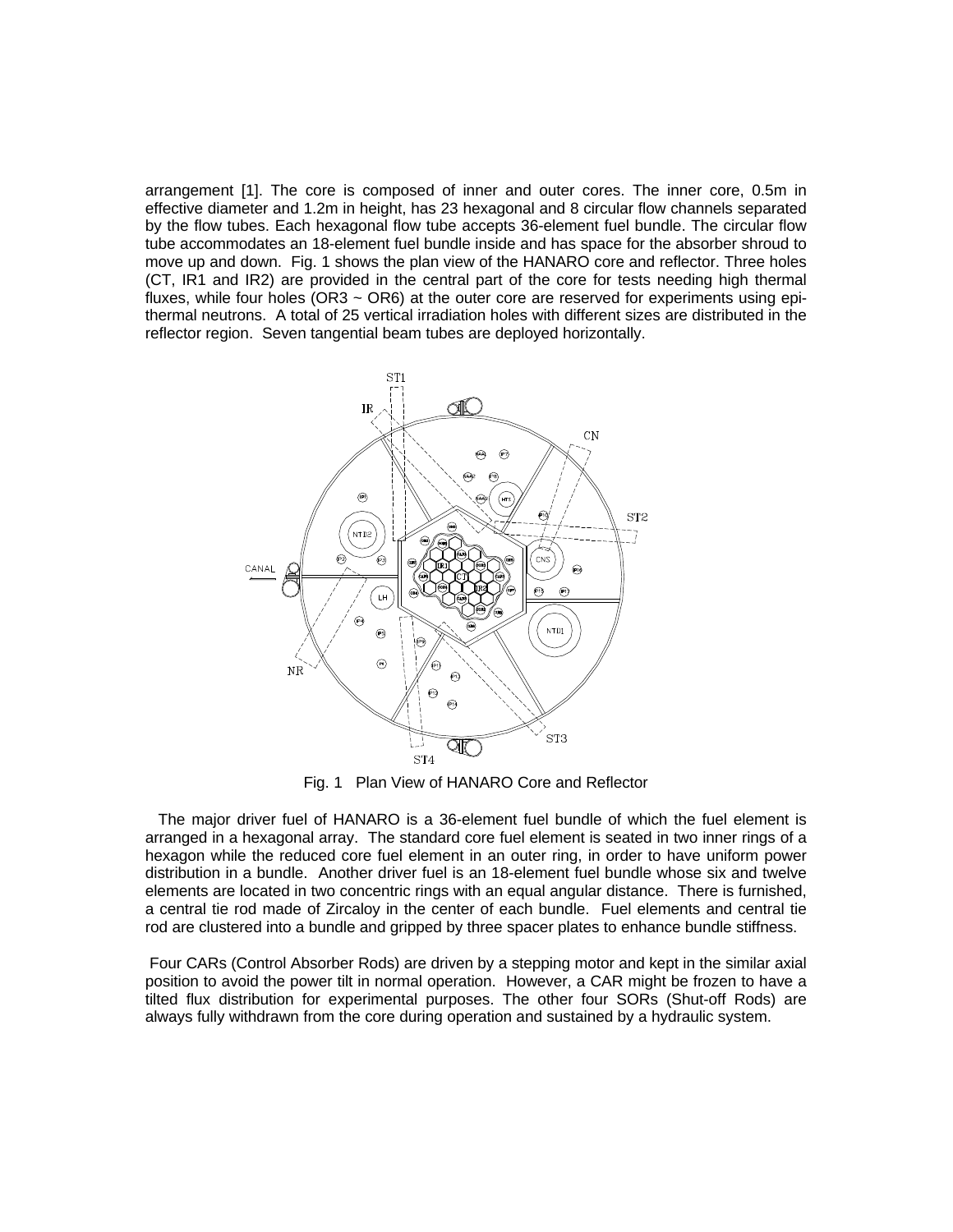For the fuel and material tests, the safety requirements are defined in the HANARO Technical Specification. The reactivity of a target is limited to 12.5mk so as to accept as many targets as possible. The locking device should be provided to prevent an inadvertent removal during power operation when a target has larger reactivity than 1.5 mk. Also the reactivity insertion rate is controlled below 0.125 mk/sec for the target that needs movements during power operation.

 Therefore, an irradiation target designer should take into account these general requirements. Also the designer should ensure to safely remove the heating induced by fission events or gamma heating during tests. This introduces users to use a small size target at the beginning and then increase the test specimen afterwards, especially in the case of fuel. This paper presents the fuel irradiation test activities in HANARO to support the national nuclear R & D program in Korea.

## **2. SAFETY ASSESSMENT SYSTEM FOR IRRADIATION TESTS**

 To assess the safety of an irradiation target, HANARO uses its own fuel management system, HANAFMS (HANARO Fuel Management System) [2] as well as MCNP4B [3] with ENDF/B-V library. HANAFMS basically consists of WIMS/D-4 and Bold VENTURE but some parts of them were modified for our own purposes. They were validated with the HANARO commissioning data. Using WIMS/D-4 with the KAERI-developed 69-group nuclear data library [4], 5-group macroscopic cross sections for all the regions comprising the reactor core, reflector and pool are generated. The upper limits of 5 energy groups are 10 MeV, 0.821 MeV, 9.118 keV, 4.0 eV, 0.625 eV. At present, the computational model in HANAFMS uses a total of 954 structural materials and 9 fuel materials including a target. The reactor is described in H-Z grid structure and radially divided into 253 x 253 hexagons which enables a fuel element to be modeled in a node. In the axial direction, the fuel part is divided into 14 segments and the total number of axial mesh is 34.

 Prior to the detail design of target, MCNP is first applied to obtain the power distribution for the reference core and the reactivity effect since the reactor and target can be explicitly described using MCNP with the continuous energy library. This is compared with the result of HANAFMS and the discrepancy for the same model is interpreted. Based on this preliminary design analysis for the selected target loading site, the detail design is proceeded so as to successfully provide the test condition as well as to have an allowable margin for the reactor safety. For the detail design of the target, the burnup state of the operating core should be taken into account by using HANAFMS. By considering the discrepancy between MCNP and HANAFMS results, the predicted power information of the target is transferred to the thermal-hydraulic analysis in order to ensure the cooling capability of the target during transient states as well as normal operation. For the thermal hydraulic analysis, we established a subchannel analysis system of MATRA h, KAERI version of COBRA-IV-I and the accident analysis system, RELAP5/MOD3.2 with HANARO correlations. Based on the detail safety assessment such as fuel centerline temperature, margin to onset of nucleate boiling and minimum critical heat flux, the decision on the target loading is eventually made.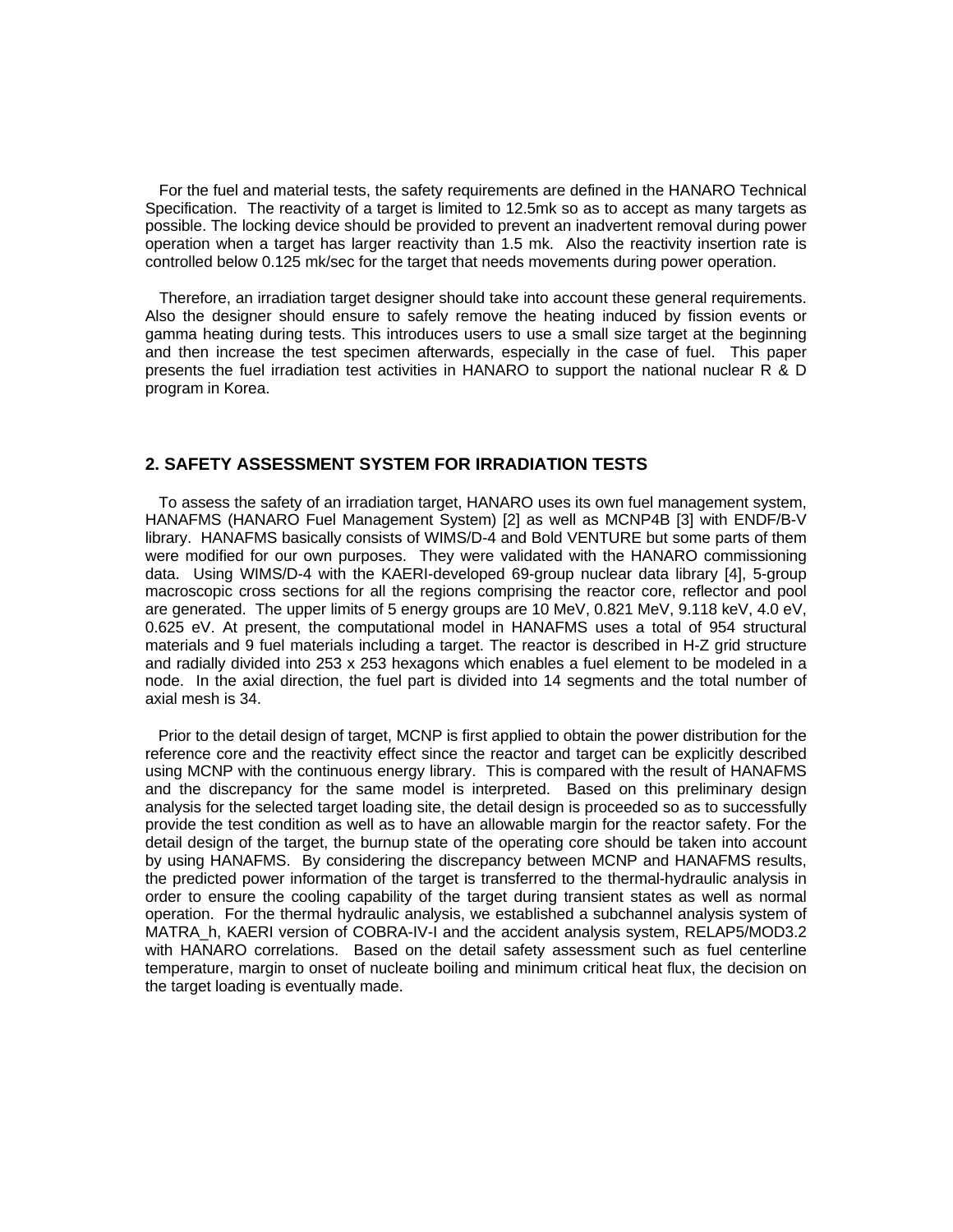# **3. FUEL IRRADIATION TEST PROGRAM**

#### 3.1 Atomized LEU Qualification Tests

#### 3.1.1 Mini-Assembly Test [5]

 Different from the current LEU production process, KAERI developed the atomization process. In 1996, the first LEU U<sub>3</sub>Si product of 3.15 g/cc was fabricated into a mini-assembly. The test bundle is similar to the HANARO 18-element fuel bundle but it has only 6 fuel elements in the outer ring. The fuel meat is only 20 cm long in the axially middle part of the fuel element and the other axial part is made of aluminum to fabricate the fuel element of 70 cm in length. This test bundle was loaded into the OR4 hole and resided in the core for 220 days. Using HANAFMS, the average and peak discharge burnups are expected to be 85%U-235 and 99%U-235, respectively. This bundle was tested under the medium power level and Fig. 2 shows the irradiation behavior of the test bundle in the core. The best-estimated peak linear power was 88.9 kW/m at 98.7%U-235. Since the fuel meat is axially located at the beltline of the reactor, the CAR movement gives strong influence on the power distribution. Except the beginning of the test, the peak power occurred when the CAR moved up to 500 mm. This test bundle is being cooled prior to the PIE (Post-irradiation Examination) test to check the basic material properties, which include dimensional change, microscopic structure observation, and oxide layer thickness, blistering test and bending test.

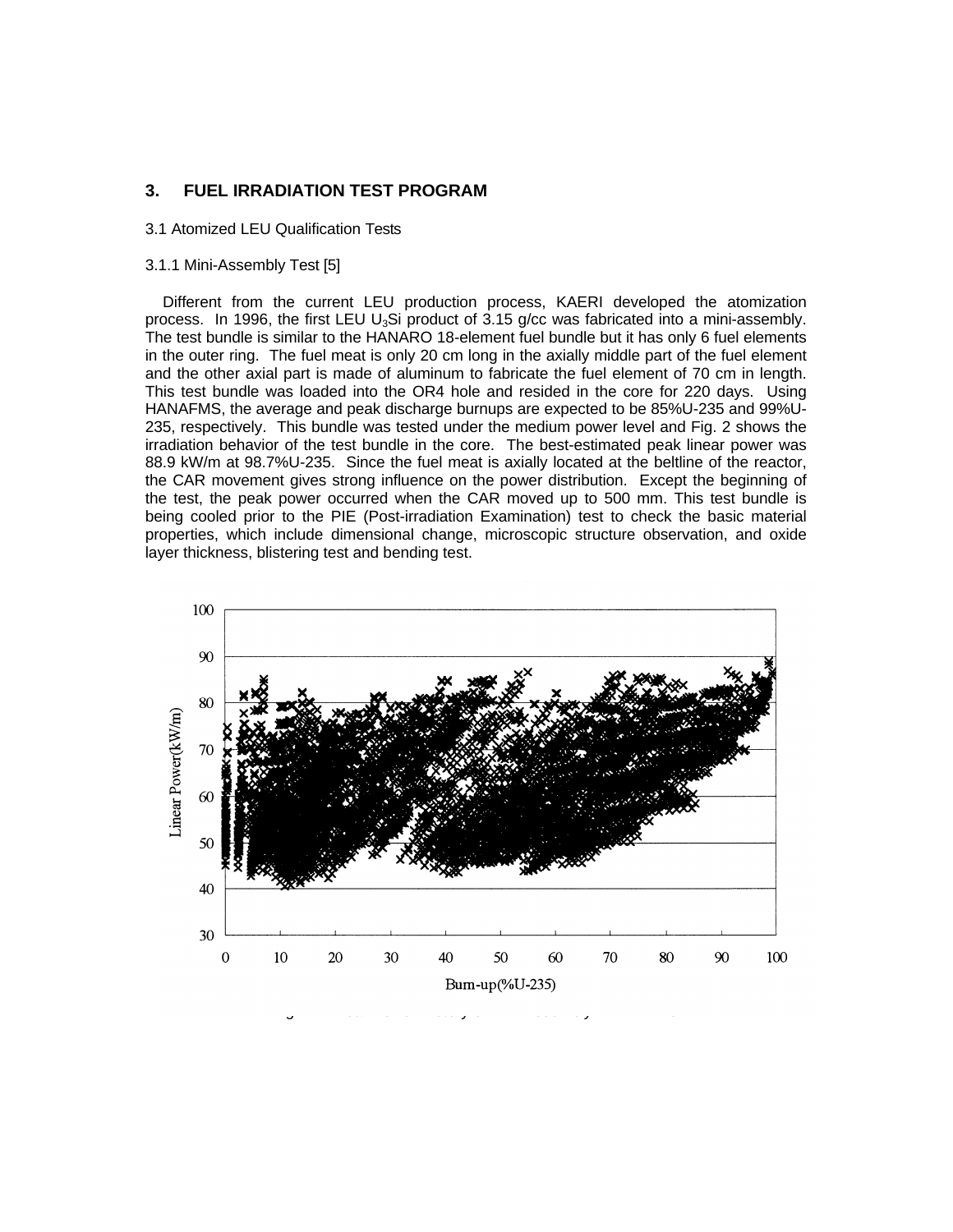#### 3.1.2 Full-length Bundle Tests [6]

In order to conduct the test for KAERI-developed  $U_3Si$  of 3.15 g/cc under high power condition, a full-length test bundle was fabricated in KAERI. This bundle looks like a HANARO 36-element bundle but only 6 elements are standard fuel elements and the others are aluminum elements. The fuel meat length is the same as that of the fuel element. This bundle is being irradiated in the core. The analysis results show that the peak linear power occurred at 0% U-235 as in Fig. 3 and the average burnup is expected to be 13% U-235 as of 16 September, 1999. This bundle is planned to be withdrawn at average burnup of 60%U-235 and then will be cooled enough for PIE testing.



Fig. 3 Linear Power History of Full-length  $U_3S$ i Test Bundle in HANARO

#### 3.1.3 High-density  $U_3Si_2$  Mini-plate Test [7]

KAERI also developed  $U_3Si_2$  fuel of 4.8 g/cc and provided some powder to INEEL in U.S.A. who tested this fuel in ATR as a micro-plate form. At present, the INEEL test results show its superiority to the current pulverized LEU. Meanwhile, KAERI set up the test program as a miniplate, which is encapsulated into a test rig and loaded in OR6. This rig will reside in the core until the average burnup reaches 85%U-235. Fig. 4 illustrates the linear power behavior of this mini-plate to present.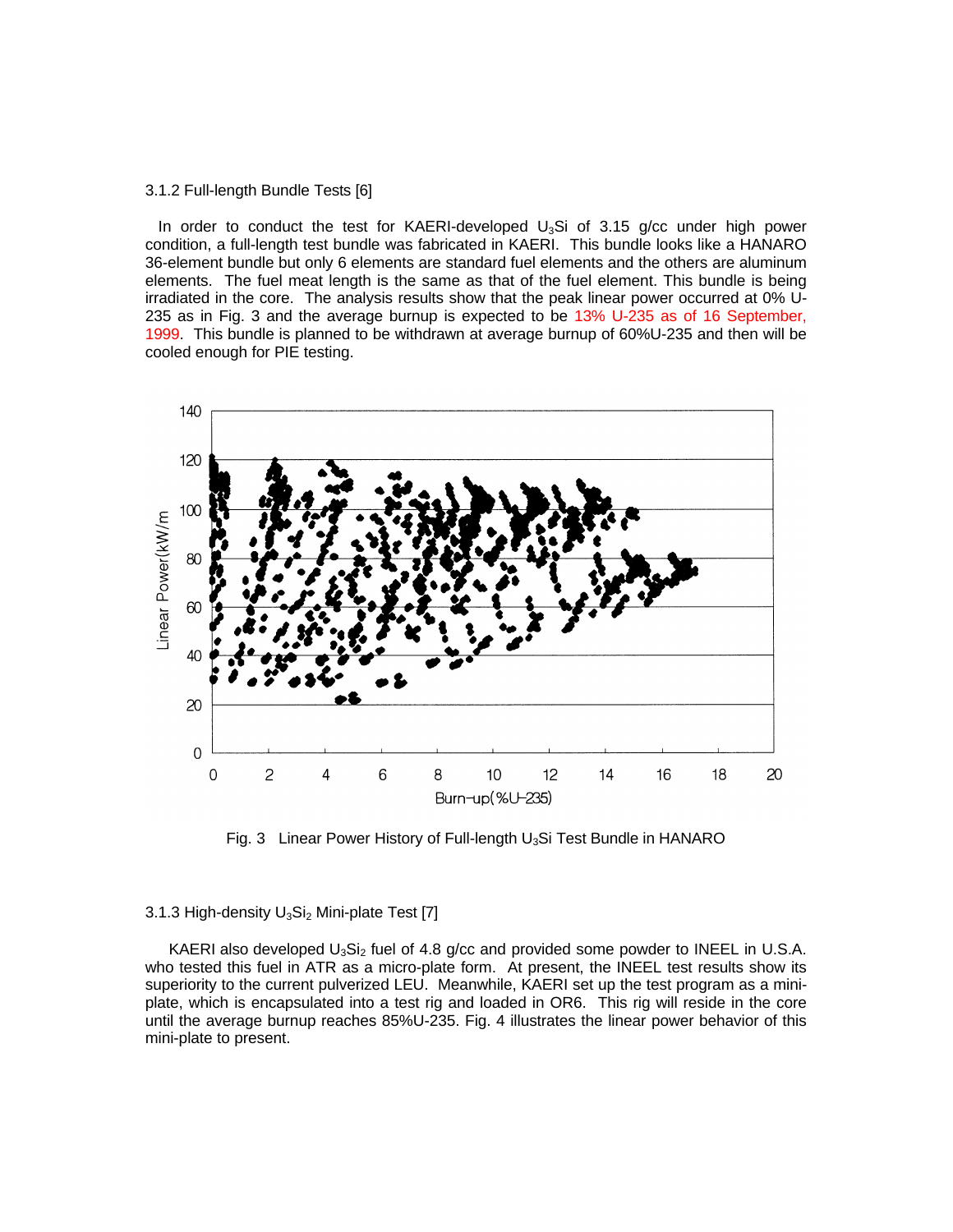

Fig. 4 Linear Power History of High-density  $U_3Si_2$  Mini-plate in HANARO

#### 3.2 DUPIC Fuel Irradiation Tests [8]

 The development of DUPIC fuel is an international co-operative research with Canada, U.S.A. and IAEA. The DUPIC fuel irradiation tests comprise the successive tests of pellets, elements, and bundles. There are four stages in the DUPIC pellet irradiation plan. In the first stage, SEU (Slightly Enriched Uranium) and DUPIC simulation fuel (SEU plus fission products) are irradiated in a non-instrumented capsule. The capsule design is verified and the irradiation conditions at HANARO are confirmed in this stage. The in-pile performance assessment and safety analysis report is submitted to the HANARO Operation Committee for the approval of irradiation. The pellet surface roughness and the microstructure of the fuel are examined prior to irradiation. After two months of irradiation from July, 1999, the burnup is measured by gamma scanning and the dimensions are compared; before and after irradiation. Also the fission gas is analyzed, the extent of microstructure change and pellet and cladding interaction is assessed, and the formation and distribution of fission products in the pellet are measured.

 In the second stage of pellet irradiation, DUPIC lead pellet will be irradiated in a noninstrumented capsule with the average discharge burnup. The irradiation behavior of DUPIC pellets will be analyzed and the technology for remote assembling and handling will be developed in parallel. In the next two stages of pellet irradiation, the thermal behavior and the fission gas release of DUPIC pellet will be assessed after the irradiation in the Instrumented capsule. The temperature and pressure as well as the flux will be monitored using this capsule.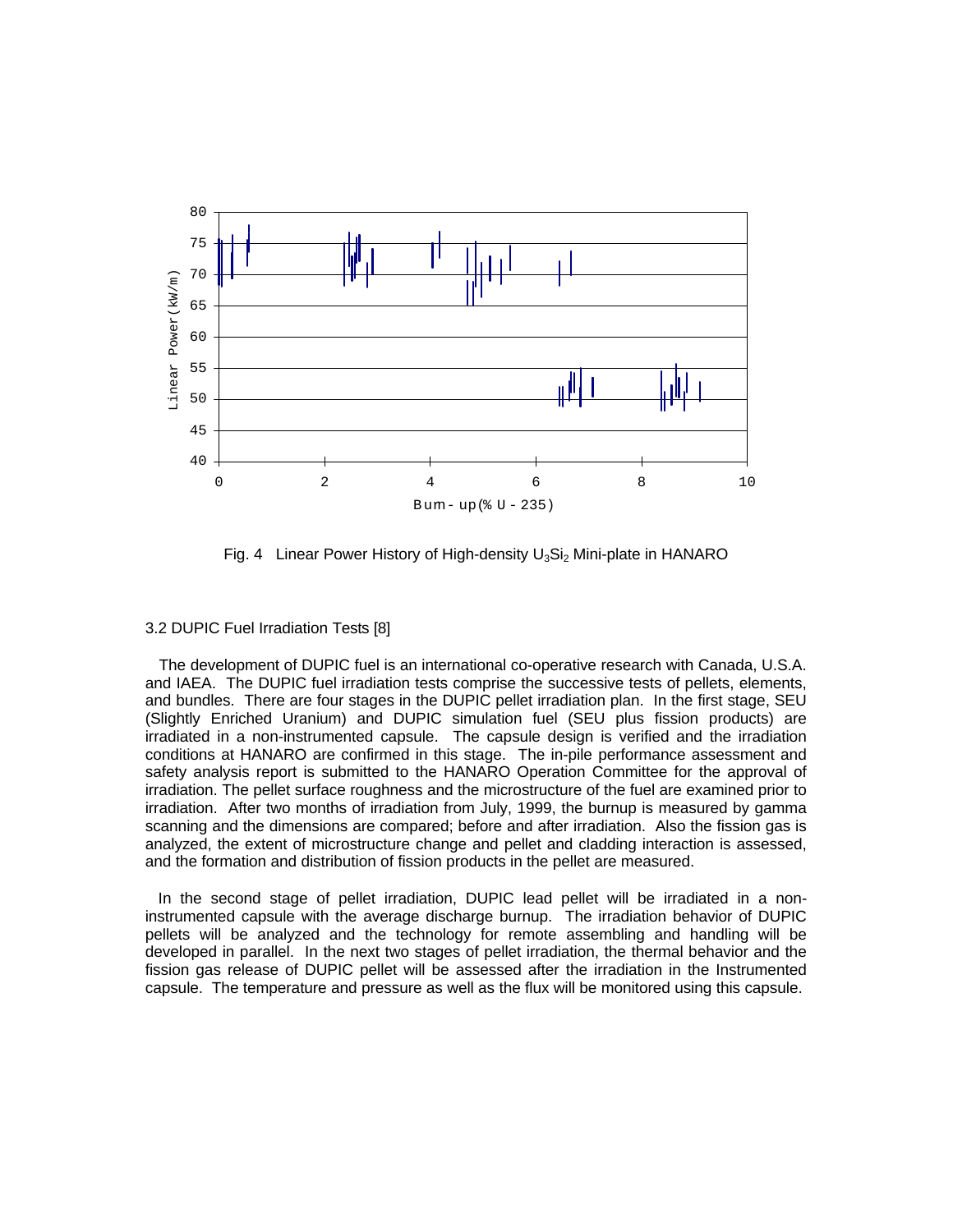#### 3.3 Tests to Resolve Licensing Issue [9]

 Another very important test program is the HANARO fuel qualification program carried out at high power that is required to resolve a conditional licensing prerequisite. When HANARO was designed, AECL developed uranium silicide fuel in a rod form. This fuel drew attraction from KAERI. In the course of fuel qualification process, AECL executed lots of fuel pin tests rather than the bundle tests. Using fuel pins, AECL experienced one high power condition, which was a design criterion for HANARO. The Korean regulatory body, KINS did not give credit to this design criterion due to the lack of data. Finally KINS imposed that HANARO shall be operated with a 20% margin to the design criterion until HANARO shows the repeatability of the high power test as well as demonstrates the fuel integrity under the high power condition above 112.8 kW/m.



Fig. 5 Plan View of Type A and B Test Bundles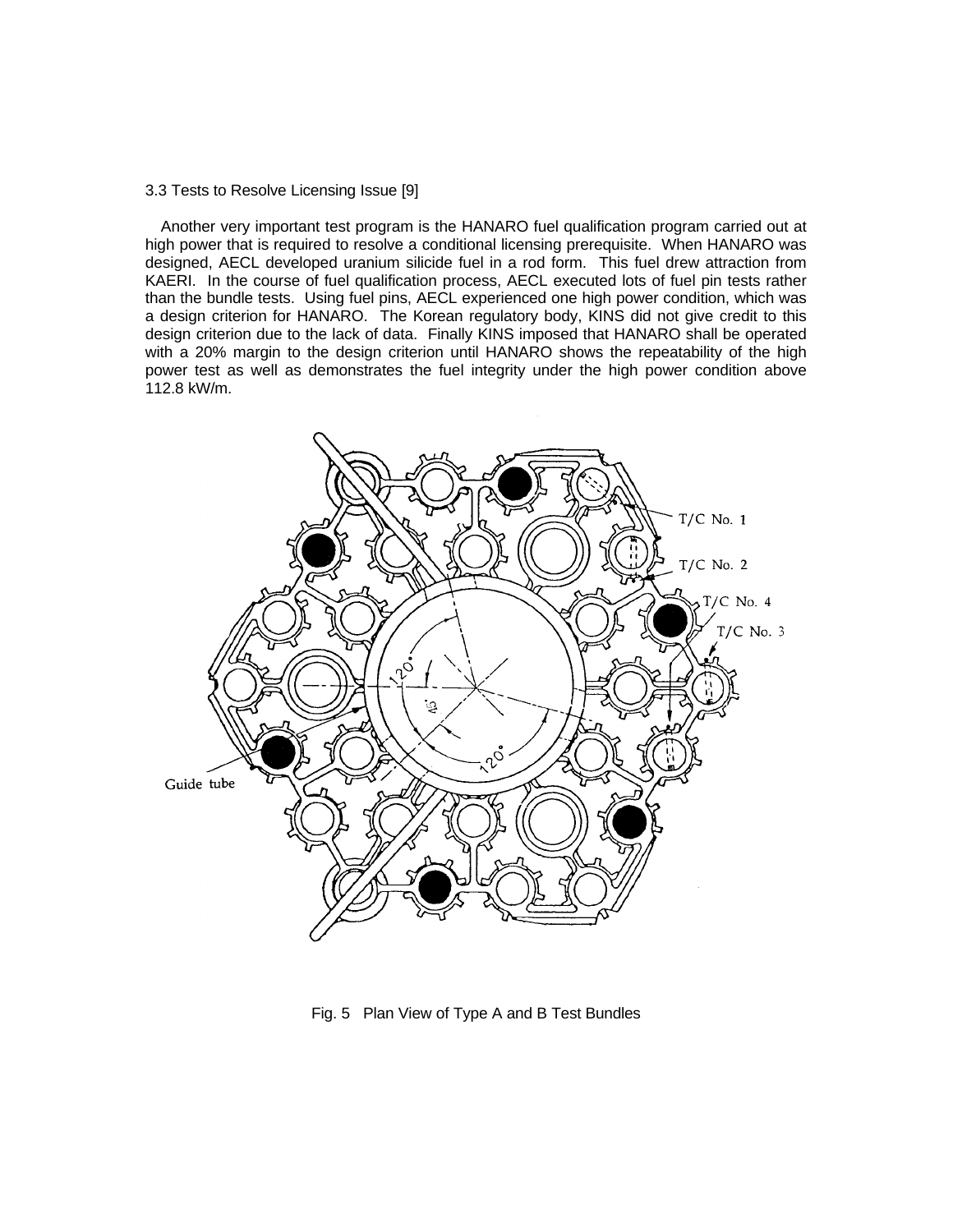To clarify this issue, KAERI designed two type of special test bundles: two uninstrumented (Type A) and one instrumented (Type B) test bundles. Type A was fabricated by AECL with AECL's fuel elements as shown in Fig. 5. Six fuel elements are located on hexagonal edges. Besides the fuel elements, three hollow tubes are provided, which were used to deploy Au or Ni wires to measure the flux distributions during commissioning tests. Type B was fabricated by KAERI in which AECL's fuel elements and instruments such as Self-Powered Neutron Detector and Thermocouple are installed in the hollow tubes.



Fig. 6 Linear Power History of Type A Test Bundle-1

Two Type A bundles were irradiated in the HANARO as shown in Fig. 6 and 7. The bundles were withdrawn at average burnup of 52% and 70%U-235, respectively. One of them is under PIE and the other will be subsequently tested. Under 100 kW/m irradiation condition, any physical problems did not occur and thus those bundles are believed to be intact during irradiation. Type B bundle is waiting to be loaded. Loading this bundle was tried but severe FIV (Flow-induced Vibration) was observed at the pool top after loading since a long guide tube is provided at the top of the bundle. To fasten this bundle when loaded, we designed and fabricated a temporary chimney fastener. Using this, the FIV is confirmed to be remarkably diminished. The permanent chimney fastener is now being fabricated and expected to be installed in late October, 1999. Thus, we expected that this Type B test can start at the end of 1999. The predicted power condition is 120 kW/m or more at the beginning and this bundle will be withdrawn at 40%U-235 average burnup.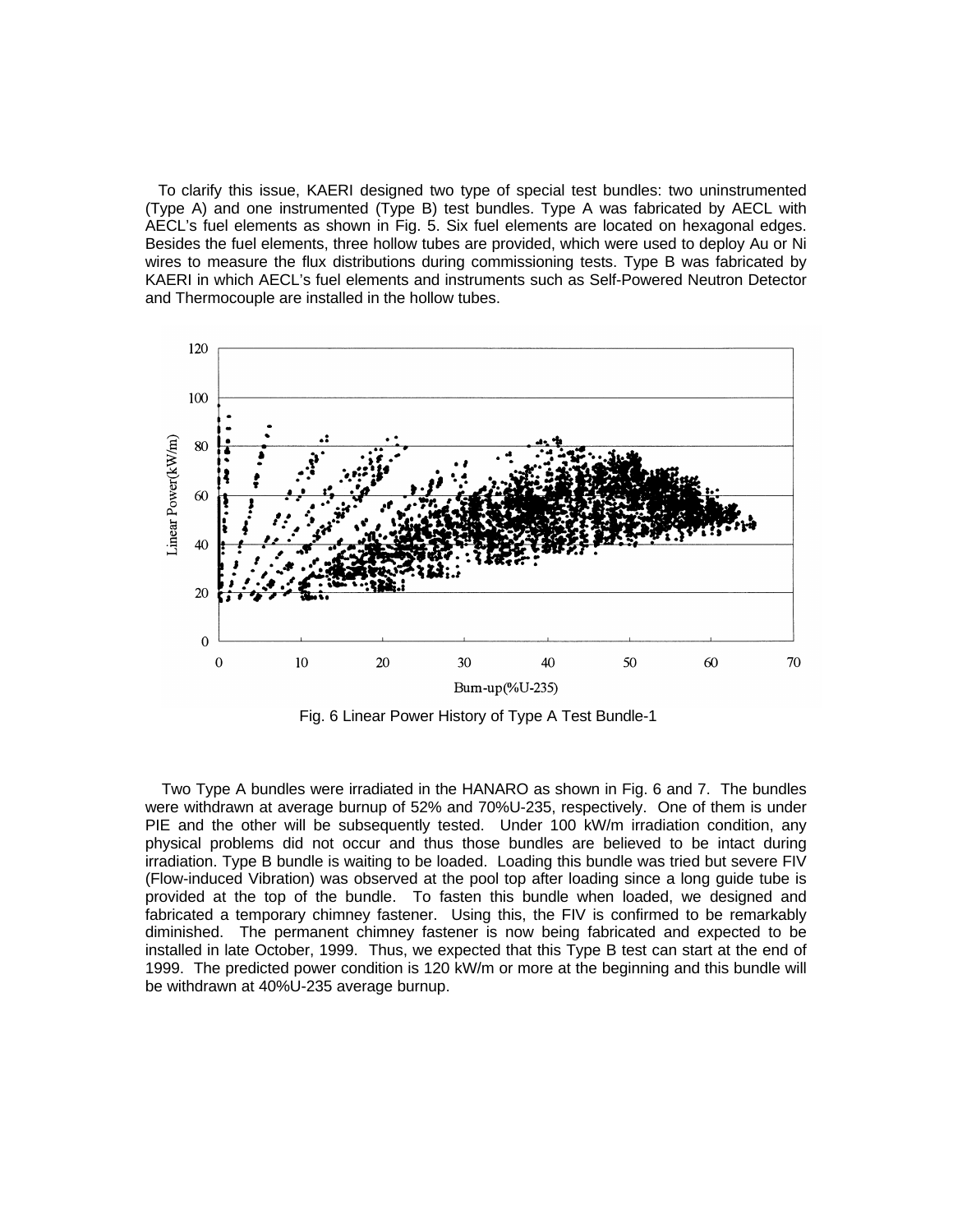

Fig. 7 Linear Power History of Type A Test Bundle-2

#### **CLOSING REMARKS** 4.

As shown above, HANARO is actively utilized in the field of in-pile test. In the subsequent years, we have test plans for the following:

- Genuine DUPIC fuel element directly fabricated from the spent PWR fuel,
- Fuel for small size reactors for desalination,
- High burnup fuel and fuel containing burnable poisons for LWRs,
- High density fuels for advanced research reactors.

Through these tests and subsequent PIEs, we can justify and confirm the performance of the fuels that KAERI developed. These tests should also meet the requirements in the Technical Specifications to ensure the target safety as well as the reactor safety. From this increasing utilization demand, the contribution of HANARO to the national R & D program surely grows and is expanded.